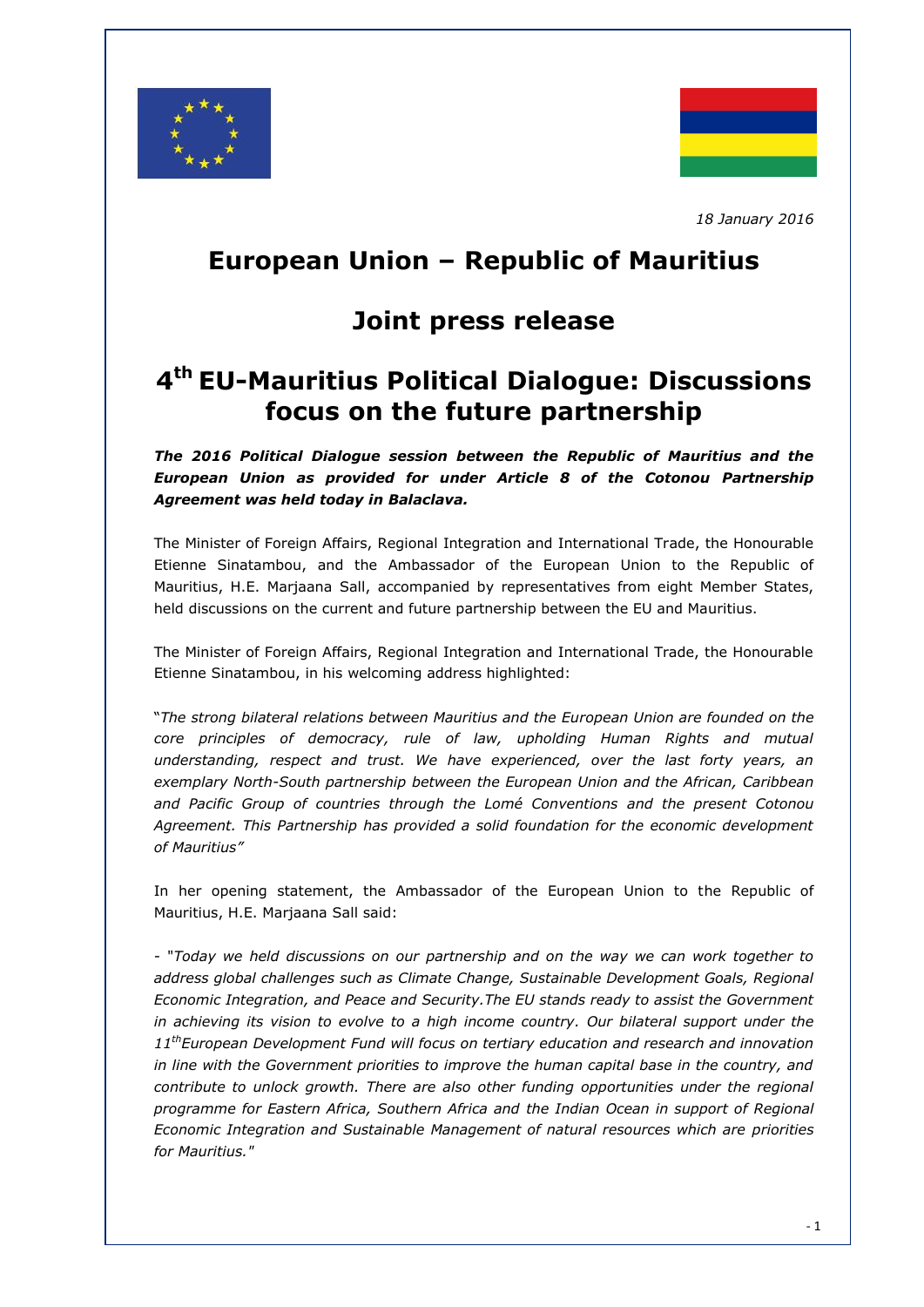#### **The EU and Mauritius underlined the quality of their longstanding partnership, and reaffirmed the strong economic and cultural ties between them.**

The Parties exchanged views on issues of common interest such as the Economic Partnership Agreement (EPA), Peace and Security including the fight against Terrorism, combating Corruption and promoting Good Governance, addressing the effects of Climate Change, the Sustainable Development Goals and Regional Economic Integration amongst others. They agreed to explore ways to work together in addressing these **global issues**.

The Parties reviewed the **political and economic situation** in Mauritius and in Europe. The EU confirmed its commitment to continue to support the Government in achieving its ambition to evolve from the current upper middle income country status to a high income country. The EU bilateral support under the  $11<sup>th</sup>$ European Development Fund will focus on **tertiary education** and **research and innovation** in line with the Government priorities to contribute to transforming Mauritius into a knowledge-based and innovative society.

They highlighted the importance of **regional integration and trade** for Mauritius economic development. Theyacknowledged that the European Union remained an important external partner for Mauritius. The European Union commended Mauritius for the interim **Economic Partnership Agreement (EPA)** signed with the European Union in 2009 and confirmed its willingness to continue providing assistance to Mauritius for the implementation of the agreement.They agreed to consider the possibility of the deepening and widening of the interim EPA, leaving the possibility for other ESA countries to join when they are ready. Mauritius reiterated its commitment to conclude a full and comprehensive EPA with the EU.

Both sides also discussed the impact of the EU Free Trade Agreements on the ACP-EU Partnership.

They underlined the historic **climate agreement** brokered in December 2015 and exchanged views on the implementation of commitments taken in Paris.The EU also took note of the participation of Mauritius in the Switch Africa Green programme andstated that it will continue to support climate action in Mauritius and build resilience in Small Island Developing States.

The parties also discussed **international security threats** and its impact on the region. The European Union announced that Peace, Security and Regional Stability were among the priorities addressed under regional cooperation.

The two sides reviewed issues relating to Good Governance and the fight against Corruption. The EU expressed appreciation on the determination of Mauritius to combat Corruption and encouraged it to continue consolidating Good Governance.

The Parties re-affirmed their commitment to the implementation of the Fisheries partnership agreement and to the curbing of Illegal, Unreported and Unregulated Fishing with a view to ensuring sustainable exploitation of Fisheries resources. They also focused on the need for capacity building in this area.

They discussed the future of EU-Mauritius partnership in the context of the **Post Cotonou** Agreement that will come into force after 2020. The Parties expressed their confidence on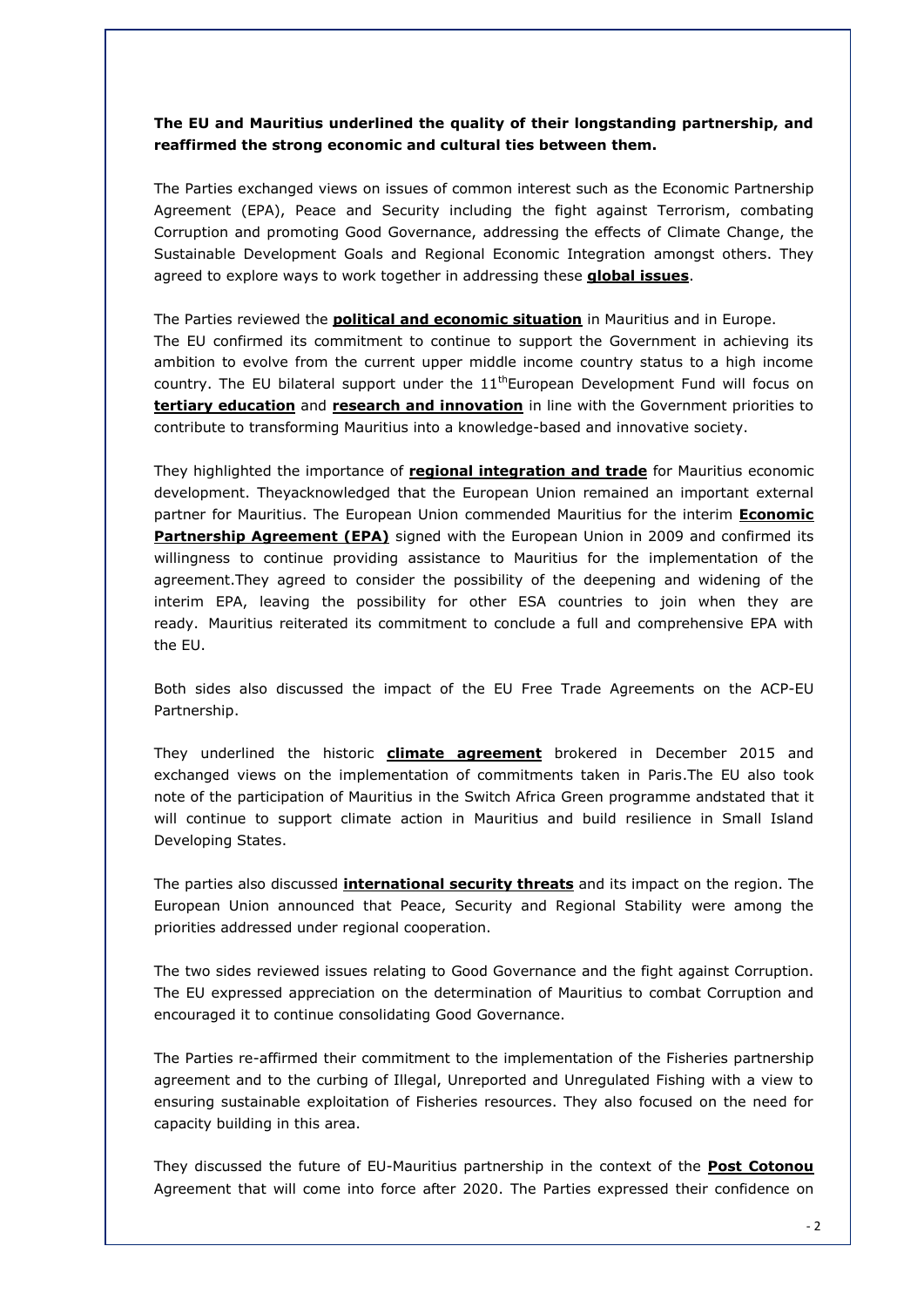the future of their consistent Partnership within a new Framework to be negotiated. Mauritius highlighted the importance of Food Security and safety and the evolution of the Mauritius Sugar Industry within this Framework. Both sides agreed to work towards a higher value added Partnership focusing on areas of mutual interest.

Both Partiesreiterated their commitment to regular Political Dialogue underArticle 8 of the Cotonou Agreement.

The Minister of Foreign Affairs, Regional Integration and International Trade, the Honourable Etienne Sinatambou led the Mauritian delegation comprising five other Ministers, namely the Honourable Ravi Yerrigadoo, Attorney General, the Honourable Mahen Kumar Seeruttun, Minister of Agro Industry and Food Security, the Honourable Sudarshan Bhadain,Minister of Financial Services, Good Governance and Institutional Reforms, the Honorable Premdut Koonjoo, Minister of Ocean Economy, Marine Resources, Fisheries, shipping and Outer Islands and the Honourable Raj Dayal, Minister of Environment, Sustainable Development, and Disaster and Beach Management.

They welcomed the significant progress of their partnership and reaffirmed their commitment to the principles of Good Governance, Democracy and respect for Human Rights which are the essential and fundamental elements of their relationship.

The Ambassador of the European Union, H.E. Marjaana Sall, led the EU party. She was accompanied by the representatives from eight Member States, namely: Ireland, Spain, France,United Kingdom, Croatia, Austria, Portugal and Finland.